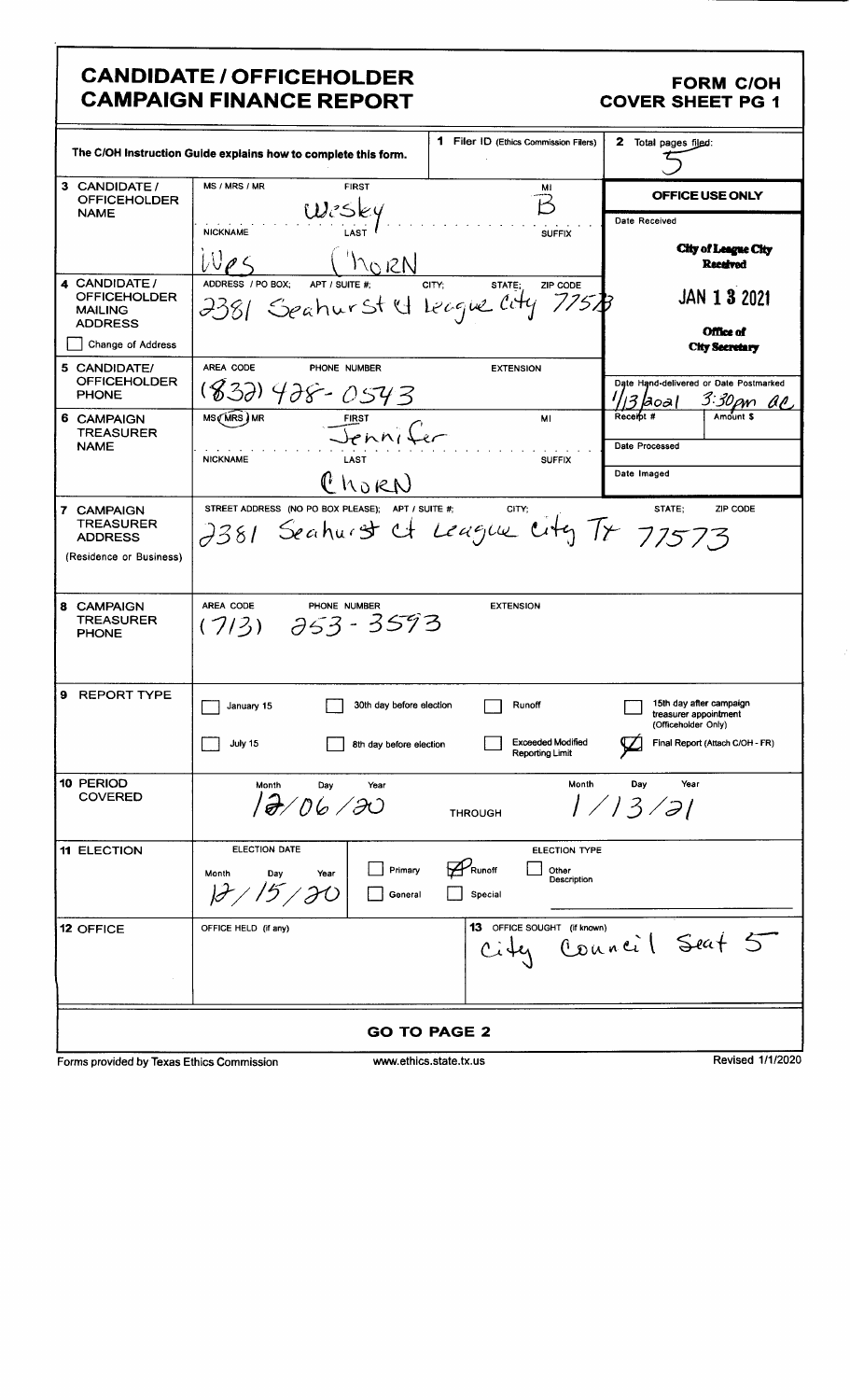### SUBTOTALS - C/OH

# FORM C/OH<br>COVER SHEET PG 3

| 19 FILER NAME<br>U(e)<br>NOPK)                                                                                                                                                | 20 Filer ID (Ethics Commission Filers) |                                  |
|-------------------------------------------------------------------------------------------------------------------------------------------------------------------------------|----------------------------------------|----------------------------------|
| 21 SCHEDULE SUBTOTALS<br><b>NAME OF SCHEDULE</b>                                                                                                                              |                                        | <b>SUBTOTAL</b><br><b>AMOUNT</b> |
| 1.<br>SCHEDULE A1: MONETARY POLITICAL CONTRIBUTIONS                                                                                                                           |                                        | \$.<br>൜<br>TOOC                 |
| 2.<br>SCHEDULE A2: NON-MONETARY (IN-KIND) POLITICAL CONTRIBUTIONS                                                                                                             |                                        | \$                               |
| З.<br>SCHEDULE B: PLEDGED CONTRIBUTIONS                                                                                                                                       |                                        | \$                               |
| 4.<br><b>SCHEDULE E: LOANS</b>                                                                                                                                                |                                        | \$                               |
| 5.<br>SCHEDULE F1: POLITICAL EXPENDITURES MADE FROM POLITICAL CONTRIBUTIONS                                                                                                   |                                        | \$                               |
| 6.<br>SCHEDULE F2: UNPAID INCURRED OBLIGATIONS                                                                                                                                |                                        | \$                               |
| 7.<br>SCHEDULE F3: PURCHASE OF INVESTMENTS MADE FROM POLITICAL CONTRIBUTIONS                                                                                                  |                                        | \$<br>$^{\prime}$ )              |
| 8.<br>SCHEDULE F4: EXPENDITURES MADE BY CREDIT CARD                                                                                                                           |                                        | Û<br>\$.                         |
| 9.<br>SCHEDULE G: POLITICAL EXPENDITURES MADE FROM PERSONAL FUNDS                                                                                                             |                                        | \$<br>C                          |
| 10.<br>SCHEDULE H: PAYMENT MADE FROM POLITICAL CONTRIBUTIONS TO A BUSINESS OF C/OH                                                                                            |                                        | \$<br>O                          |
| 11.<br>SCHEDULE I: NON-POLITICAL EXPENDITURES MADE FROM POLITICAL CONTRIBUTIONS                                                                                               |                                        | \$                               |
| 12.<br>SCHEDULE K: INTEREST, CREDITS, GAINS, REFUNDS, AND CONTRIBUTIONS RETURNED<br><b>TO FILER</b>                                                                           |                                        | \$                               |
| the control of the control of the<br>$\label{eq:2.1} \mathcal{L}_{\mathcal{A}}(x) = \mathcal{L}_{\mathcal{A}}(x) \mathcal{L}_{\mathcal{A}}(x) = \mathcal{L}_{\mathcal{A}}(x)$ |                                        |                                  |

Forms provided by Texas Ethics Commission www.ethics.state.tx.us Revised 1/1/2020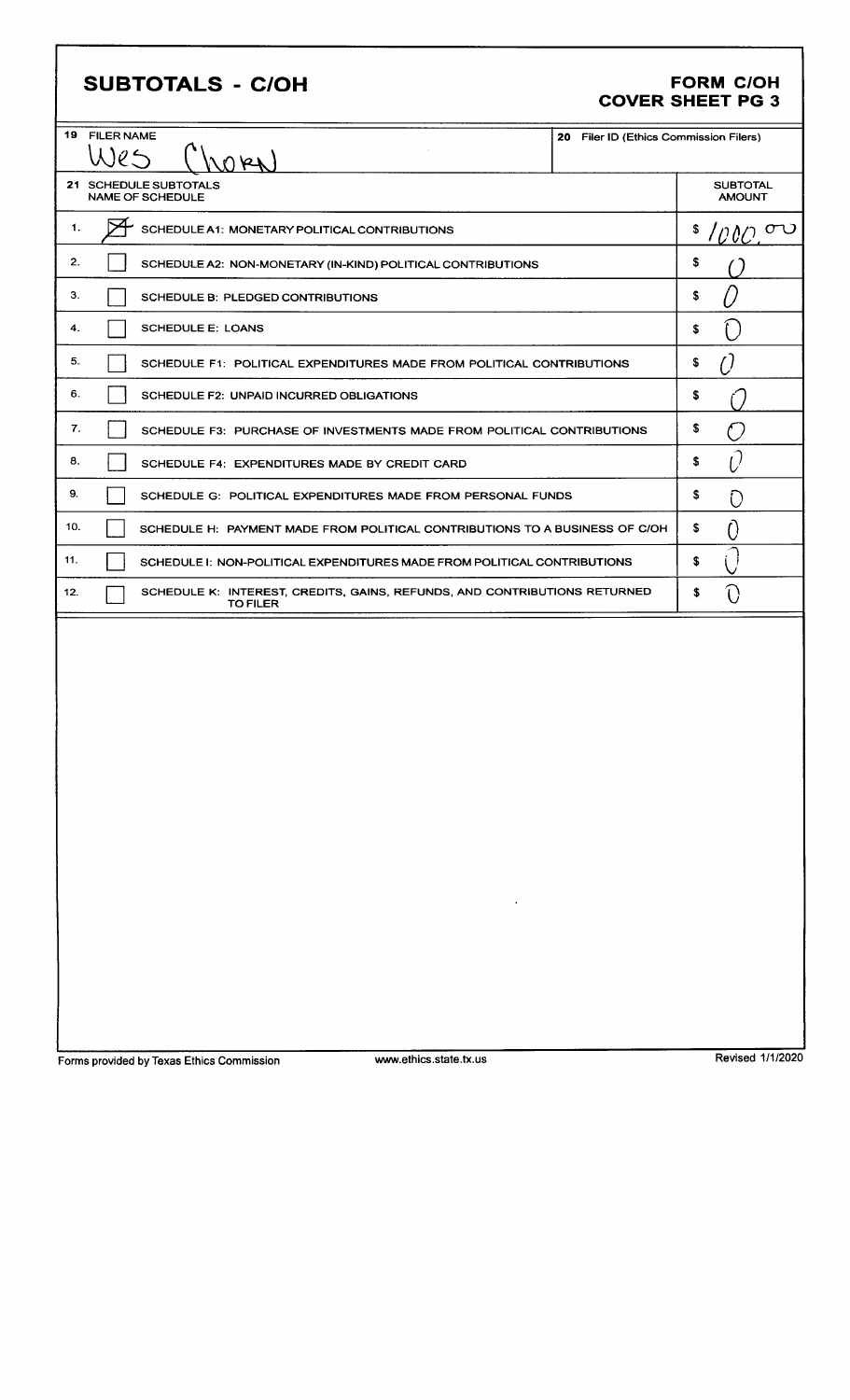# **MONETARY POLITICAL CONTRIBUTIONS**

|  | <b>SCHEDULE A1</b> |  |
|--|--------------------|--|
|--|--------------------|--|

|                                                          | The Instruction Guide explains how to complete this form.                                               | 1 Total pages Schedule A1:            |                               |
|----------------------------------------------------------|---------------------------------------------------------------------------------------------------------|---------------------------------------|-------------------------------|
| <b>FILER NAME</b><br>$\mathbf{2}$<br>$\overline{\rho}$ . |                                                                                                         | 3 Filer ID (Ethics Commission Filers) |                               |
| 4<br>Date                                                | 5.<br>Full name of contributor                                                                          | D out-of-state PAC (ID#:              | 7 Amount of contribution (\$) |
|                                                          | ndu                                                                                                     |                                       |                               |
|                                                          | Mann                                                                                                    | and a state of the state of           | $\Phi_{1,0000}$ or            |
|                                                          | 6 Contributor address;<br>City;                                                                         | State;<br>Zip Code                    |                               |
|                                                          | 9 Quiet Blutteague City                                                                                 |                                       |                               |
| 8                                                        | Principal occupation / Job title (See Instructions)                                                     | 9 Employer (See Instructions)         |                               |
|                                                          |                                                                                                         |                                       |                               |
|                                                          |                                                                                                         |                                       |                               |
| Date                                                     | Full name of contributor                                                                                |                                       | Amount of contribution (\$)   |
|                                                          |                                                                                                         |                                       |                               |
|                                                          | the contract of the contract of the contract of the                                                     |                                       |                               |
|                                                          | City;<br>Contributor address;                                                                           | State;<br>Zip Code                    |                               |
|                                                          |                                                                                                         |                                       |                               |
|                                                          |                                                                                                         |                                       |                               |
|                                                          | Principal occupation / Job title (See Instructions)                                                     | <b>Employer (See Instructions)</b>    |                               |
|                                                          |                                                                                                         |                                       |                               |
|                                                          |                                                                                                         |                                       |                               |
|                                                          |                                                                                                         |                                       |                               |
| Date                                                     | Full name of contributor                                                                                |                                       | Amount of contribution (\$)   |
|                                                          |                                                                                                         |                                       |                               |
|                                                          |                                                                                                         |                                       |                               |
|                                                          | Contributor address;<br>City:                                                                           | State;<br>Zip Code                    |                               |
|                                                          |                                                                                                         |                                       |                               |
|                                                          |                                                                                                         |                                       |                               |
|                                                          | Principal occupation / Job title (See Instructions)                                                     | Employer (See Instructions)           |                               |
|                                                          |                                                                                                         |                                       |                               |
|                                                          |                                                                                                         |                                       |                               |
| Date                                                     | Full name of contributor                                                                                | out-of-state PAC (ID#: 2000)          | Amount of contribution (\$)   |
|                                                          |                                                                                                         |                                       |                               |
|                                                          |                                                                                                         |                                       |                               |
|                                                          | Contributor address;<br>City;                                                                           | Zip Code<br>State;                    |                               |
|                                                          |                                                                                                         |                                       |                               |
|                                                          |                                                                                                         |                                       |                               |
|                                                          | Principal occupation / Job title (See Instructions)                                                     | Employer (See Instructions)           |                               |
|                                                          |                                                                                                         |                                       |                               |
|                                                          |                                                                                                         |                                       |                               |
|                                                          |                                                                                                         |                                       |                               |
|                                                          |                                                                                                         |                                       |                               |
|                                                          |                                                                                                         |                                       |                               |
|                                                          |                                                                                                         |                                       |                               |
|                                                          |                                                                                                         |                                       |                               |
|                                                          |                                                                                                         |                                       |                               |
|                                                          |                                                                                                         |                                       |                               |
|                                                          |                                                                                                         |                                       |                               |
|                                                          |                                                                                                         |                                       |                               |
| ATTACH ADDITIONAL COPIES OF THIS SCHEDULE AS NEEDED      |                                                                                                         |                                       |                               |
|                                                          | If contributor is out-of-state PAC, please see Instruction guide for additional reporting requirements. |                                       |                               |

Forms provided by Texas Ethics Commission www.ethics.state.tx.us Revised 1/1/2020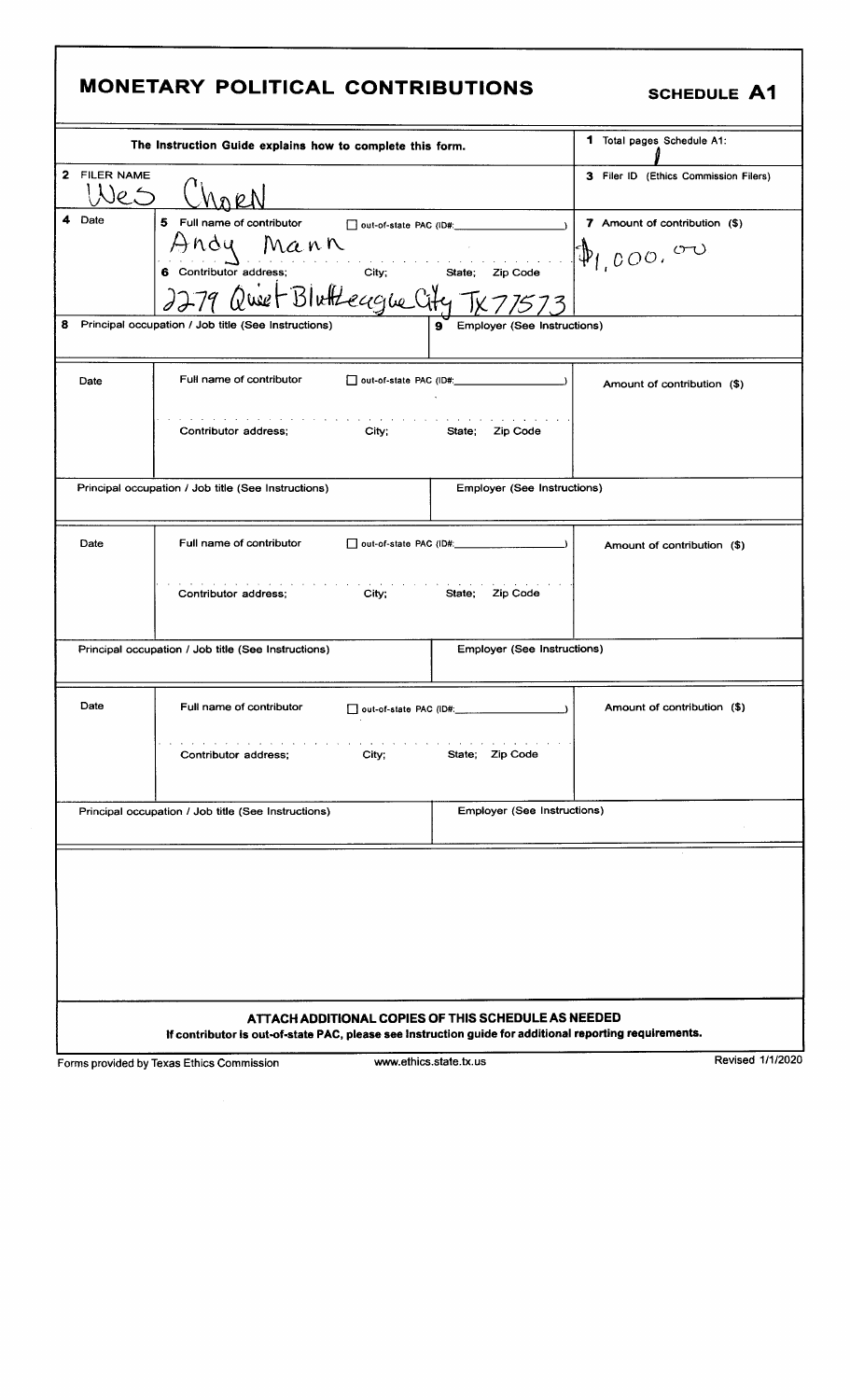#### CANDIDATE / OFFICEHOLDER REPORT: DESIGNATION OF FINAL REPORT

|  | FORM C/OH - FR |  |
|--|----------------|--|
|--|----------------|--|

|    | The Instruction Guide explains how to complete this form.<br>** Complete only if "Report Type" on page 1 is marked "Final Report" **                                                                                                                                                                                                                                                                                                                                                |                                                                                                                                                                                                                                                                                                                                                                                                                                                                                                                                                                                                                                                                                                                                                                  |                                       |  |  |
|----|-------------------------------------------------------------------------------------------------------------------------------------------------------------------------------------------------------------------------------------------------------------------------------------------------------------------------------------------------------------------------------------------------------------------------------------------------------------------------------------|------------------------------------------------------------------------------------------------------------------------------------------------------------------------------------------------------------------------------------------------------------------------------------------------------------------------------------------------------------------------------------------------------------------------------------------------------------------------------------------------------------------------------------------------------------------------------------------------------------------------------------------------------------------------------------------------------------------------------------------------------------------|---------------------------------------|--|--|
|    | 1 C/OH NAME                                                                                                                                                                                                                                                                                                                                                                                                                                                                         |                                                                                                                                                                                                                                                                                                                                                                                                                                                                                                                                                                                                                                                                                                                                                                  | 2 Filer ID (Ethics Commission Filers) |  |  |
|    |                                                                                                                                                                                                                                                                                                                                                                                                                                                                                     |                                                                                                                                                                                                                                                                                                                                                                                                                                                                                                                                                                                                                                                                                                                                                                  |                                       |  |  |
|    | 3 SIGNATURE                                                                                                                                                                                                                                                                                                                                                                                                                                                                         |                                                                                                                                                                                                                                                                                                                                                                                                                                                                                                                                                                                                                                                                                                                                                                  |                                       |  |  |
|    |                                                                                                                                                                                                                                                                                                                                                                                                                                                                                     | I do not expect any further political contributions or political expenditures in connection with my candidacy. I understand that designat-<br>ing a report as a final report terminates my campaign treasurer appointment. I also understand that I may not accept any campaign<br>contributions or make any campaign expenditures without a campaign treasurer appointment on file.                                                                                                                                                                                                                                                                                                                                                                             |                                       |  |  |
|    |                                                                                                                                                                                                                                                                                                                                                                                                                                                                                     |                                                                                                                                                                                                                                                                                                                                                                                                                                                                                                                                                                                                                                                                                                                                                                  |                                       |  |  |
|    |                                                                                                                                                                                                                                                                                                                                                                                                                                                                                     |                                                                                                                                                                                                                                                                                                                                                                                                                                                                                                                                                                                                                                                                                                                                                                  | Signature of Candidate / Officeholder |  |  |
|    |                                                                                                                                                                                                                                                                                                                                                                                                                                                                                     |                                                                                                                                                                                                                                                                                                                                                                                                                                                                                                                                                                                                                                                                                                                                                                  |                                       |  |  |
| 4  |                                                                                                                                                                                                                                                                                                                                                                                                                                                                                     | FILER WHO IS NOT AN OFFICEHOLDER                                                                                                                                                                                                                                                                                                                                                                                                                                                                                                                                                                                                                                                                                                                                 |                                       |  |  |
|    |                                                                                                                                                                                                                                                                                                                                                                                                                                                                                     | Complete A & B below only if you are not an officeholder. "                                                                                                                                                                                                                                                                                                                                                                                                                                                                                                                                                                                                                                                                                                      |                                       |  |  |
|    | А.                                                                                                                                                                                                                                                                                                                                                                                                                                                                                  | <b>CAMPAIGN FUNDS</b>                                                                                                                                                                                                                                                                                                                                                                                                                                                                                                                                                                                                                                                                                                                                            |                                       |  |  |
|    |                                                                                                                                                                                                                                                                                                                                                                                                                                                                                     | Check only one:                                                                                                                                                                                                                                                                                                                                                                                                                                                                                                                                                                                                                                                                                                                                                  |                                       |  |  |
|    |                                                                                                                                                                                                                                                                                                                                                                                                                                                                                     | do not have unexpended contributions or unexpended interest or income earned from political contributions.                                                                                                                                                                                                                                                                                                                                                                                                                                                                                                                                                                                                                                                       |                                       |  |  |
|    |                                                                                                                                                                                                                                                                                                                                                                                                                                                                                     | I have unexpended contributions or unexpended interest or income earned from political contributions. I understand that I<br>may not convert unexpended political contributions or unexpended interest or income earned on political contributions to<br>personal use. I also understand that I must file an annual report of unexpended contributions and that I may not retain<br>unexpended contributions or unexpended interest or income earned on political contributions longer than six years after filing<br>this final report. Further, I understand that I must dispose of unexpended political contributions and unexpended interest or<br>income earned on political contributions in accordance with the requirements of Election Code, § 254.204. |                                       |  |  |
|    | В.                                                                                                                                                                                                                                                                                                                                                                                                                                                                                  | <b>ASSETS</b>                                                                                                                                                                                                                                                                                                                                                                                                                                                                                                                                                                                                                                                                                                                                                    |                                       |  |  |
|    |                                                                                                                                                                                                                                                                                                                                                                                                                                                                                     | Check only one:                                                                                                                                                                                                                                                                                                                                                                                                                                                                                                                                                                                                                                                                                                                                                  |                                       |  |  |
|    | do not retain assets purchased with political contributions or interest or other income from political contributions.                                                                                                                                                                                                                                                                                                                                                               |                                                                                                                                                                                                                                                                                                                                                                                                                                                                                                                                                                                                                                                                                                                                                                  |                                       |  |  |
|    |                                                                                                                                                                                                                                                                                                                                                                                                                                                                                     | I do retain assets purchased with political contributions or interest or other income from political contributions. I understand<br>that I may not convert assets purchased with political contributions or interest or other income from political contributions to<br>personal use. I also understand that I must dispose of assets purchased with political contributions in accordance with the<br>requirements of Election Code, § 254.204.                                                                                                                                                                                                                                                                                                                 | Signature of Candidate                |  |  |
| 5. |                                                                                                                                                                                                                                                                                                                                                                                                                                                                                     | <b>OFFICEHOLDER</b>                                                                                                                                                                                                                                                                                                                                                                                                                                                                                                                                                                                                                                                                                                                                              |                                       |  |  |
|    | Complete this section only if you are an officeholder **<br>I am aware that I remain subject to filing requirements applicable to an officeholder who does not have a campaign treasurer on<br>file. I am also aware that I will be required to file reports of unexpended contributions if, after filing the last required report as an<br>officeholder, I retain political contributions, interest or other income from political contributions, or assets purchased with politi- |                                                                                                                                                                                                                                                                                                                                                                                                                                                                                                                                                                                                                                                                                                                                                                  |                                       |  |  |
|    |                                                                                                                                                                                                                                                                                                                                                                                                                                                                                     | cal contributions or interest or other income from political contributions.                                                                                                                                                                                                                                                                                                                                                                                                                                                                                                                                                                                                                                                                                      |                                       |  |  |
|    |                                                                                                                                                                                                                                                                                                                                                                                                                                                                                     |                                                                                                                                                                                                                                                                                                                                                                                                                                                                                                                                                                                                                                                                                                                                                                  | Signature of Officeholder             |  |  |
|    |                                                                                                                                                                                                                                                                                                                                                                                                                                                                                     | www.ethics.state.tx.us<br>Forms provided by Texas Ethics Commission                                                                                                                                                                                                                                                                                                                                                                                                                                                                                                                                                                                                                                                                                              | <b>Revised 1/1/2020</b>               |  |  |